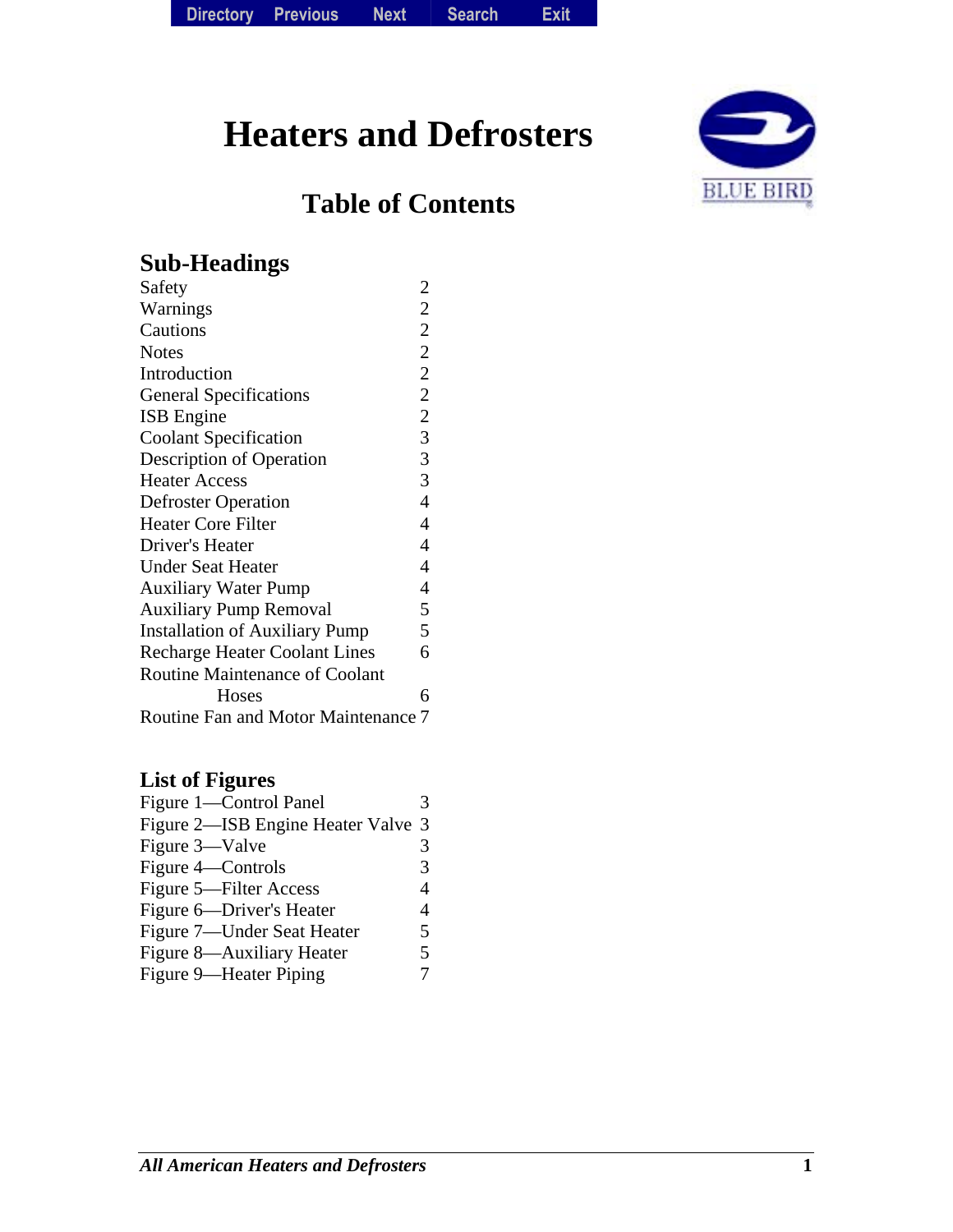# **Heaters and Defrosters**

## **Safety**

The purpose of this safety summary is twofold. First, it is to help ensure the safety and health of individuals performing service on, or operation of, this Blue Bird bus. Second, it is to help protect equipment. Before performing any service or operating procedure on this bus, individuals should read and adhere to the applicable warnings, cautions and notes located throughout this Blue Bird Service Manual.

## **Warnings**

Warnings apply to a procedure or practice that, if not correctly adhered to, could result in injury or death. Particular attention should be paid to sections of this manual where warnings appear.

## **Cautions**

Cautions apply to a procedure or practice that, if not correctly adhered to, could result in destruction of equipment.

### **Notes**

Notes are used to explain, clarify of otherwise give additional insight for a given subject, product or procedure. Please not that on occasion, notes, too, may advise of potential safety issues.

## **Introduction**

This section contains maintenance and repair procedures for the coach heater and defroster system on a Blue Bird All American Series bus equipped with a Cummins ISB engine. However, the job is typical, and the instructions are correct with all engine options offered in the All American Series, allowing for some differences in detail (such as connections and locations of certain components). Some references in this section are made to Section 040—Cooling because the engine cooling system is the source of heat for the coach.

#### **Note**

*For routine maintenance, allow the system to cool to the point where you can lay your hand on the engine without being burned*.

#### **Warning**

*The anti-freeze and water mixture in the system is toxic. It is also a skin irritant and an eye irritant. Always exercise caution when working around anti-freeze. Use appropriate protective gear including gloves, long sleeves, and eye protection. Releasing the pressure on a hot system can result in burns. Always release the pressure on the system very slowly using the vent cap before attempting to remove the radiator cap. Always work in a well-ventilated area.* 

## **General Specifications**

#### **Cummins ISB Engine**

- Coolant capacity—15.3 quarts
- Thermostat (fully open)—190°
- Pressure cap—10 psig

#### **Note**

*The actual capacity of your cooling system will vary, depending on the heater options installed on the vehicle. Allow approximately .17 gallon of coolant for each foot of coolant line.* 

#### **Coolant Specification**

50% water and 50% ethylene glycol based anti-freeze is typical

• The solution may be adjusted for expected temperatures up to 60%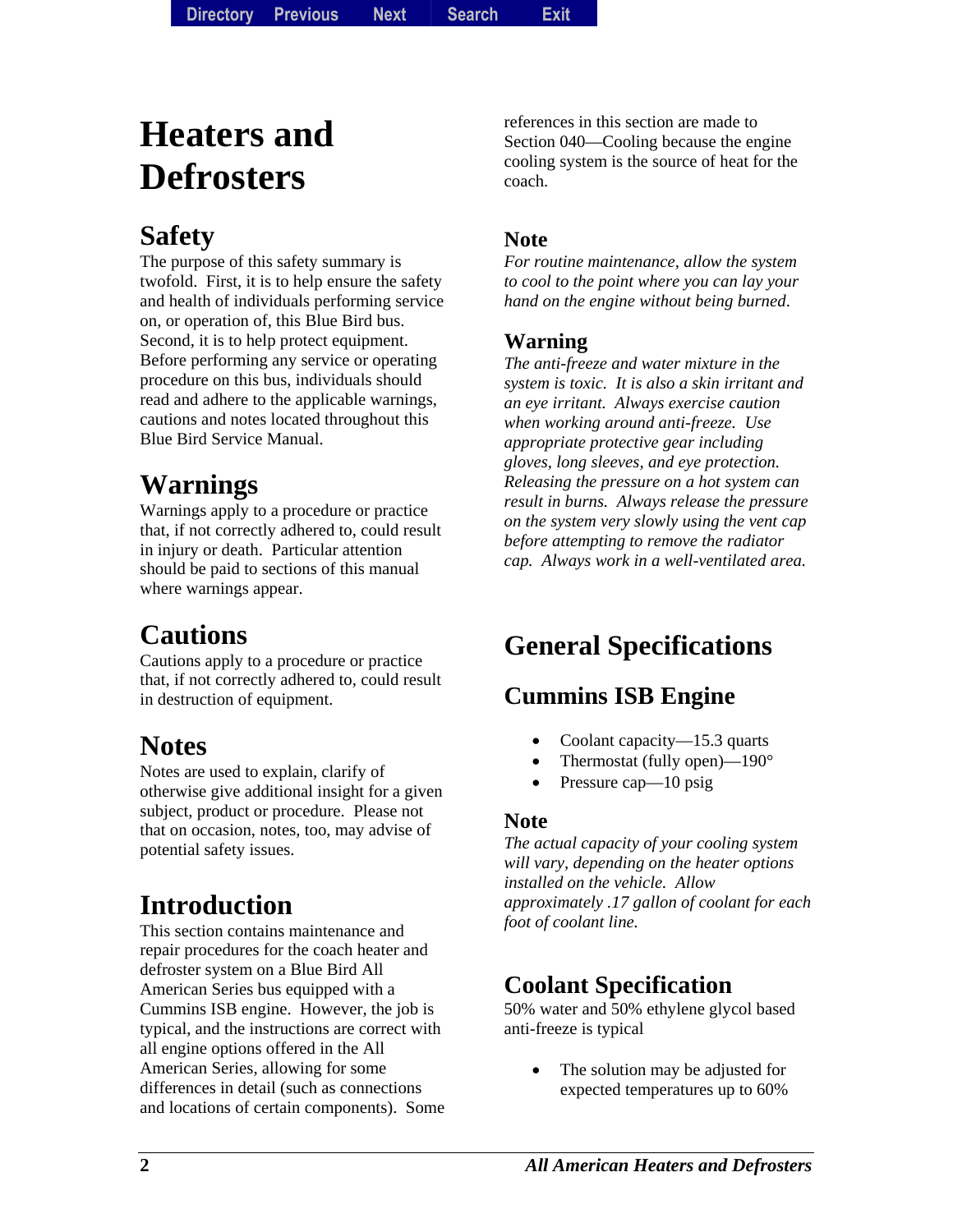ethylene-glycol and 40% water for temperatures below  $-30^{\circ}$  F ( $-37^{\circ}$  C)

• SCA—4 can be used as a supplemental cooling additive, if needed

### **Description of Operation**

Control of the heater/defroster system is accomplished by a series of switches on the dash board of the bus. These controls are manipulated by the operator for the comfort of the passengers and to maintain safe visibility in cold weather. **Figure 1.**



**Figure 1—Control Panel** 

If there is no heat from the system, check to be sure the coach heater cut off valves are in the "ON" position. These valves are located at the top rear of the engine and on the transmission cooler. **Figure 2** and **Figure 3**. Both these valves must be open for the hot engine coolant to flow through the coach heater system.



The main heater has a 3-speed control switch for driver control of the air flow.



**Figure 3—Valve** 

There is a provision for all the air flow from the main coach heater to be diverted through the defroster system to allow for rapid clearly of the windshield. This is accomplished by leaving the "Foot Warm" and "Main Heat" switches in the "OFF" position.

## **Heater Access**

For access to the air delivery ports, see **Figure 4**.



**Figure 4—Controls**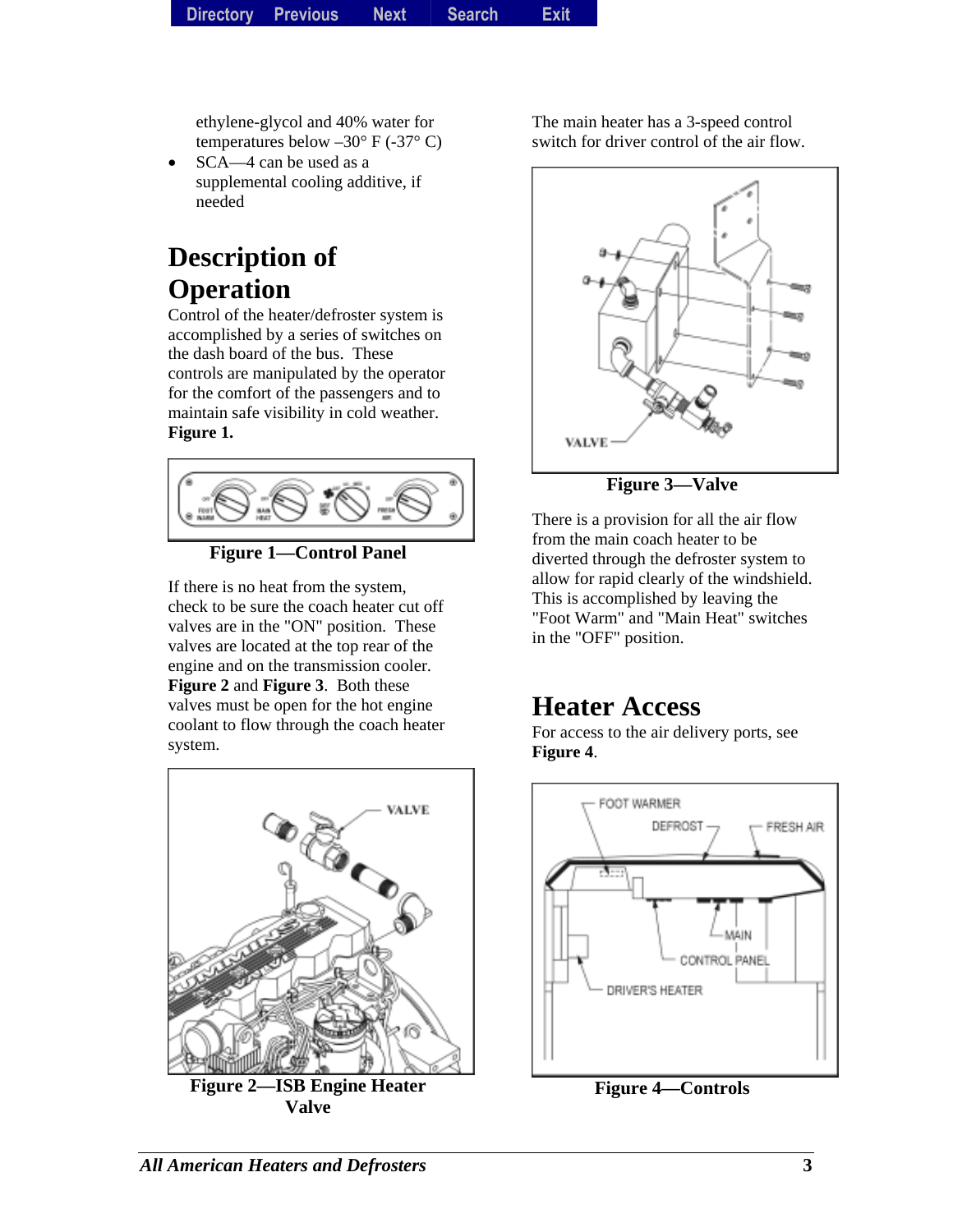The front (main) heater can be accessed from either inside the coach, or from the outside. **Figure 5.** From outside the coach, access is just in front of the left front wheel. Access is also provided from the inside, at the dash panel near the stepwell. **Figure 5.**



**Figure 5—Filter Access** 

## **Defroster Operation**

During initial engine warm up, the defroster blower motors are operated at low speed to pre-heat the glass. The air intake control should be set in the re-circulate position at this time.

When passengers are in the coach, the air intake control should be in the "Fresh Air" position.

## **Heater Core Filter**

A filter, located in the filter access panel at the stepwell, is provided to protect the heater core from dirt and contamination that would hinder air flow through the core. **Figure 5**.

#### **Warning**

*When using compressed air to clean the heater core, do not exceed 30 psig. Wear*  *eye protection and be certain not to direct compressed air at self or others*.

The heater core will be most efficient if it is kept clean and free of dust. The core can be cleaned by either compressed air or vacuum. Any damaged fins should be straightened with a fin comb, to prevent restriction of air flow.

### **Driver's Heater**

The adjustable diffusers can be directed toward the driver's position. The auxiliary (driver's) heater, located under the driver's seat, has a 2-speed fan motor control. Warm air can be directed to the driver's left and around the steering column. **Figure 4** and **6.**



**Figure 6—Driver's Heater** 

### **Under Seat Heater**

The under seat passenger area heater can be either mounted underneath a seat or on the floor of the coach, under a passenger seat. The location will depend on the options chosen at the time of manufacture. The underneath seat heater has a filter to help keep the heater core clean. This filter will require periodic maintenance to remain effective, and to prevent restriction of warm air flow into the passenger area of the coach. **Figure 7**.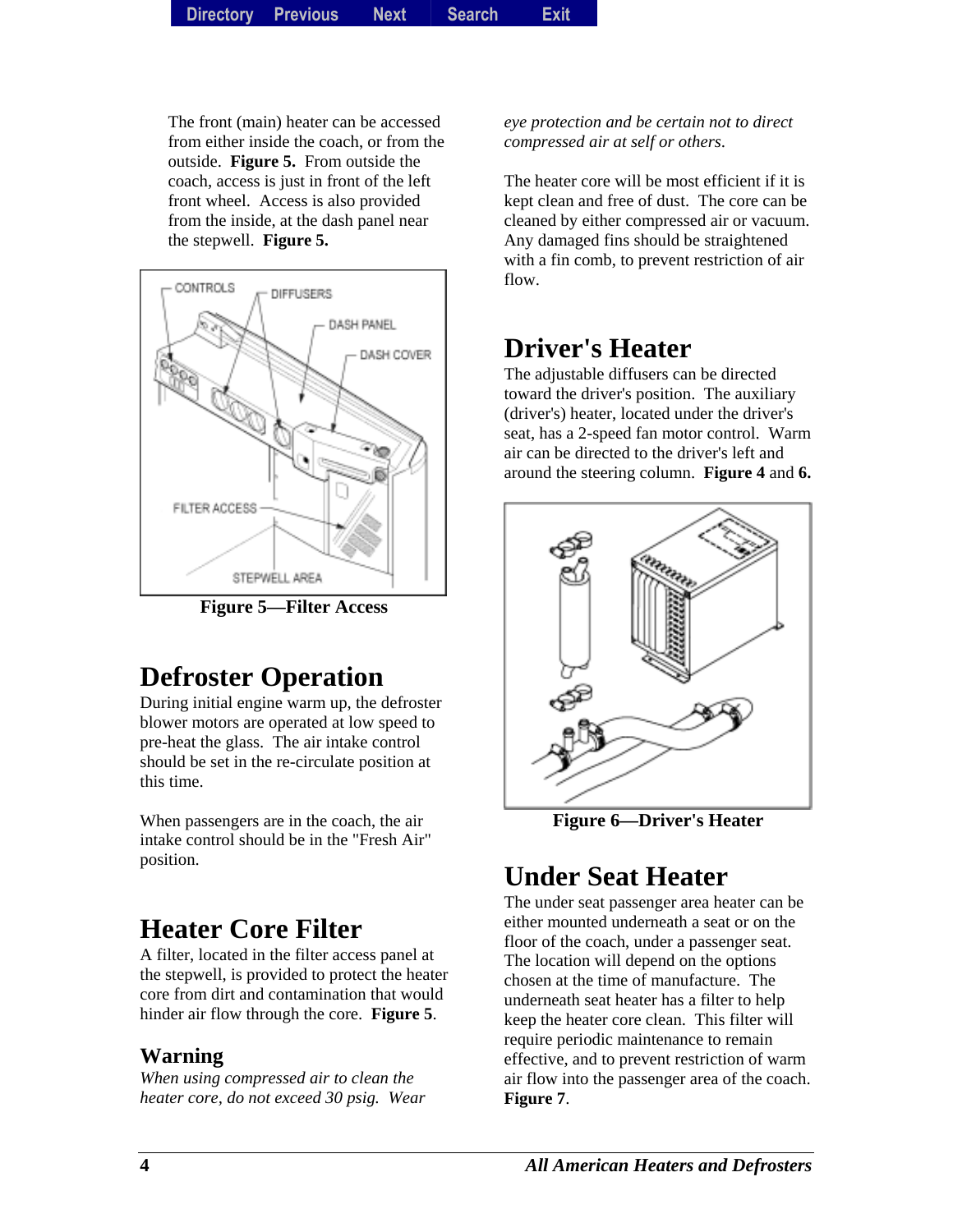

**Figure 7—Under Seat Heater** 

### **Auxiliary Water Pump**

Optionally, an auxiliary booster pump is located in the coach heater system, to help maintain circulation at a rate sufficient to provide warm air to the coach. **Figure 8**.



**Figure 8—Auxiliary Heater (Heavy Duty Option Shown)** 

Routine maintenance should include checking the hose clamps at the auxiliary pump and testing the operation of the pump.

1. Remove hardware, as necessary, to remove the covers.

2. Turn the heaters on and check to be sure the pump is operating.

If the pump does not operate, make sure the electrical system is providing 12 volts at the pump motor. If there is a 12 volt potential available at the motor, it will be necessary to remove and replace it.

### **Auxiliary Pump Removal**

1. Clamp off the heater hoses near the auxiliary pump to prevent coolant spill. Be careful not to cut or damage the hoses.

#### **Warning**

*The anti-freeze and water mixture in the system is toxic. It is also a skin irritant and an eye irritant. Always exercise caution when working around anti-freeze. Use appropriate protective gear including gloves, long sleeves, and eye protection. Releasing the pressure on a hot system can result in burns. Always release the pressure on the system very slowly using the vent cap before attempting to remove the radiator cap. Always work in a well-ventilated area.* 

- 2. Remove hose clamps at the auxiliary pump. **Figure 8**. Tag the hoses for later installation.
- 3. Disconnect the wiring harness from the pump.
- 4. Remove capscrews and washers as necessary to remove the pump/motor assembly from the coach floor.
- 5. Repair or replace the pump motor.

### **Installation of Auxiliary Pump**

Installation of the auxiliary pump/more assembly is accomplished in the reverse order of the removal instructions above.

1. Install capscrews and washers to mount the motor/pump assembly to the coach floor.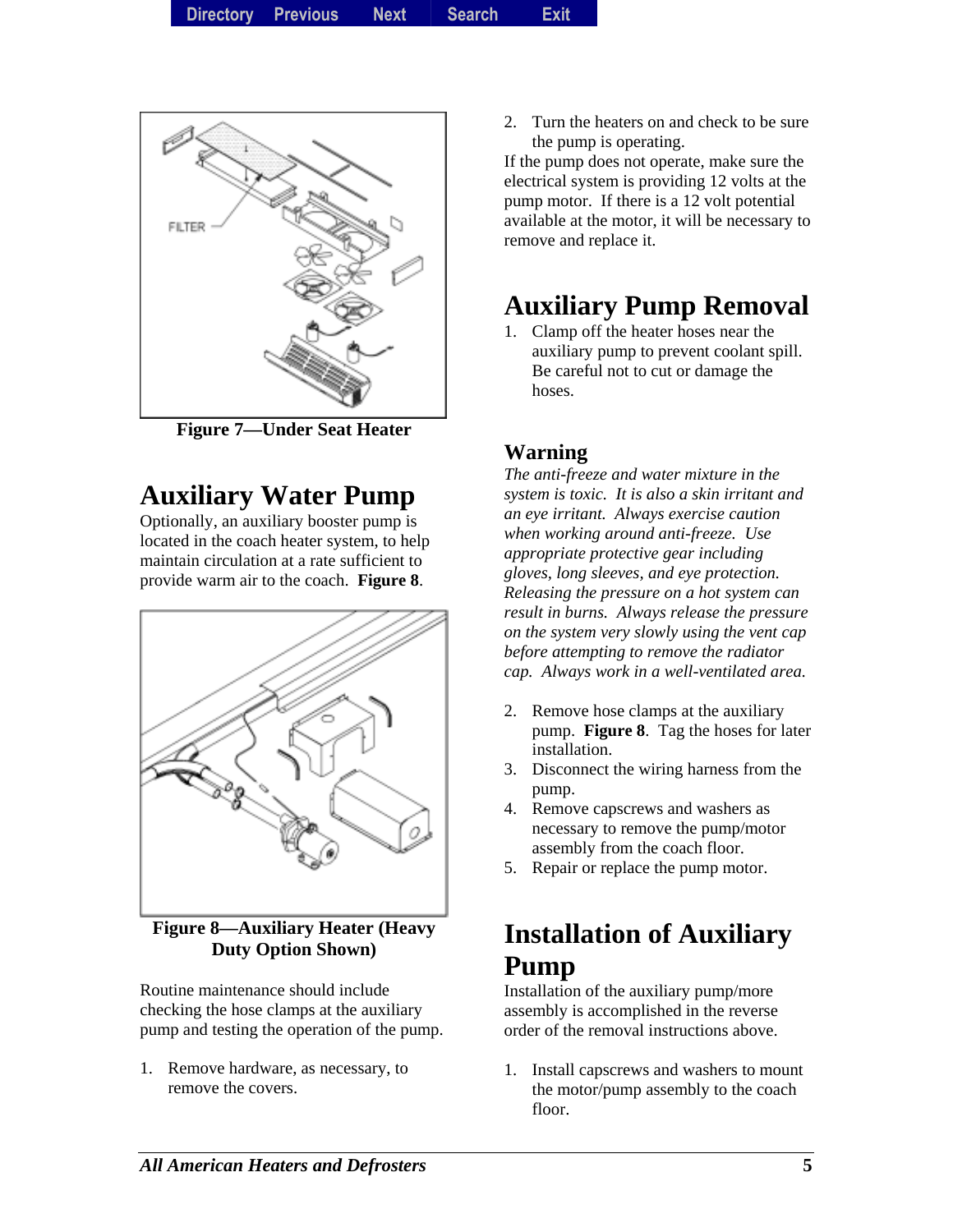- 2. Connect the wiring harness.
- 3. Connect the engine coolant hoses. Torque to 45 in-lbs (5.08 Nm) for new hoses. Torque old hoses to 34 in-lbs (3.84 Nm).

#### **Caution**

*Be careful to install the coolant hoses in the correct position. If installed backwards, the pump will retard the flow of hot coolant through the heater system and operation will be impaired. See Step 2 above under "Removal of Auxiliary Pump".* 

- 4. Test the pump for proper operation.
- 5. Install covers.

### **Recharge Heater Coolant Lines**

The heater line must be refilled with coolant prior to normal operation. If the heater system has been turned off for the summer, carefully check the hoses and clamps prior to refilling.

#### **Note**

*The following steps are for first of season and not meant for initial fill or re-fill.* 

- 1. Make sure the radiator and surge tank are both full of coolant.
- 2. Start the engine and let it run until the radiator is warm to the touch.
- 3. Open the coach heater hose valves located at the rear of the engine and at the transmission cooler.
- 4. Allow the motor to run to fill the heater hoses.
- 5. Turn off the engine and check the coolant level in the radiator and the surge tank. Fill if necessary.

#### **Warning**

*Release the pressure on the radiator slowly by use of the vent. Never release the* 

*radiator cap without using the pressure release lever to vent the pressure.* 

#### **Note**

*To initially fill a system, there may be other steps required prior to the following procedures.* 

- 1. Start the engine and operate it at between 2000 and 3000 rpm.
- 2. Place the open end of the bleeder tube into the open radiator fill opening.
- 3. Open the valve in the bleeder line.
- 4. Add coolant mixture to the radiator as necessary.
- 5. Run with the bleeder valve open until all air is purged from the system.
- 6. Refill the radiator as necessary.
- 7. When the bleeder line runs pure coolant, turn off the bleeder valve.
- 8. Replace the radiator cap.
- 9. Run the engine until it reaches operating temperature and the thermostat opens.
- 10. Fill the coolant system, including the surge tank.

#### **Routine Maintenance of Coolant Hoses**

Routine maintenance is confined to periodically checking the cooling level and adding small amounts, if necessary. You should also inspect the connections and fittings in the system if coolant is required frequently.

- 1. Check the coolant reservoir (surge tank) for cracks. Section 040—Cooling.
- 2. Check all the hose clamps for leaks; heat in the system may cause the connections to become loose. **Figure 9.** Torque all hose clamps to 34 in-lbs (3.84 Nm).

#### **Note**

*For new hoses, torque hose clamps to 45 inlbs (5.08 Nm). Check every 1,000 miles for leaks and torque maintenance (34 in-lbs.)*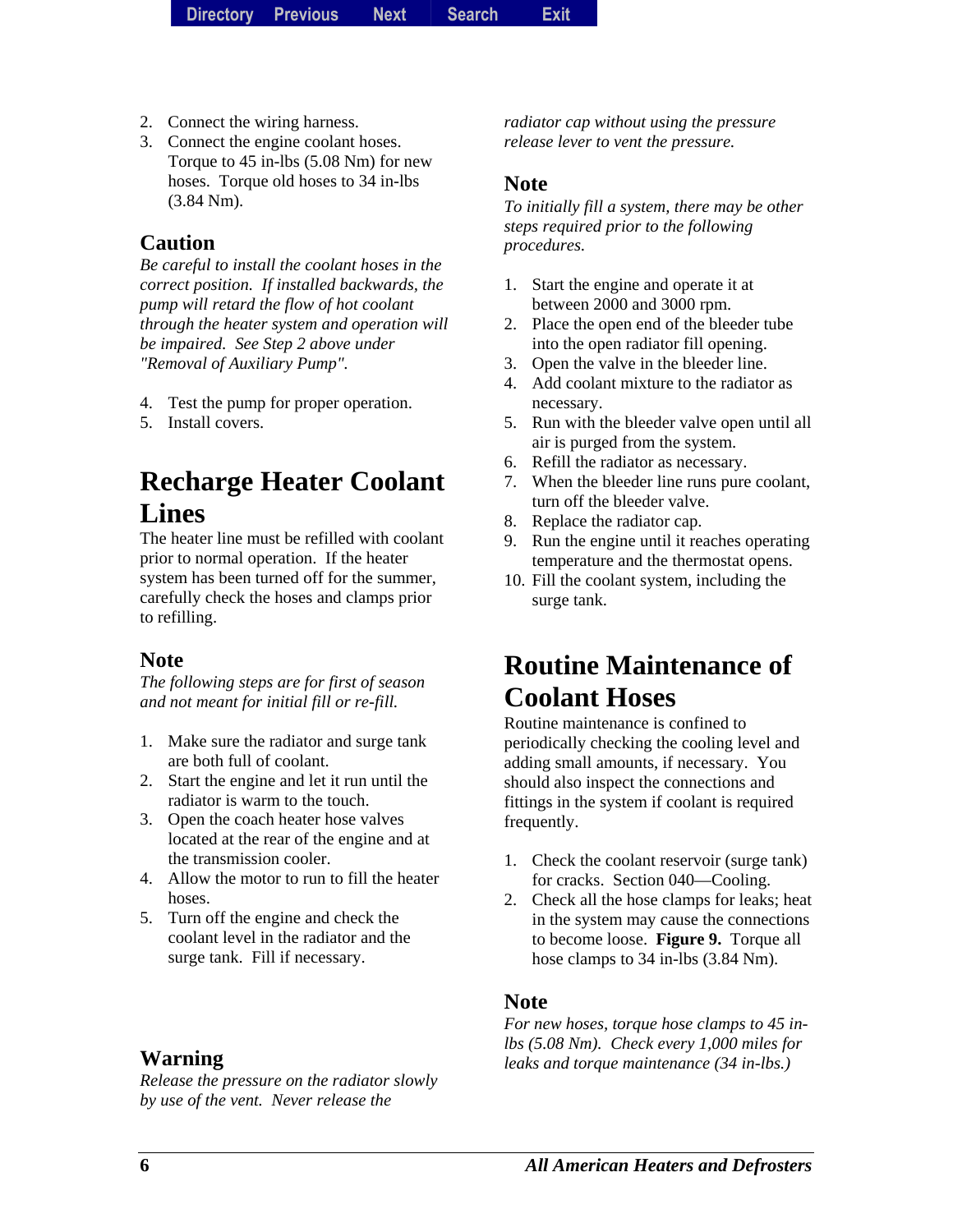

**Figure 9—Heater Piping** 

### **Routine Fan and Motor Maintenance**

- 1. Operate each fan motor separately to be sure they all operate properly.
- 2. Inspect each squirrel cage or blade fan for damage. Repair or replace any fan that is damaged or vibrating to prevent damage to associated components.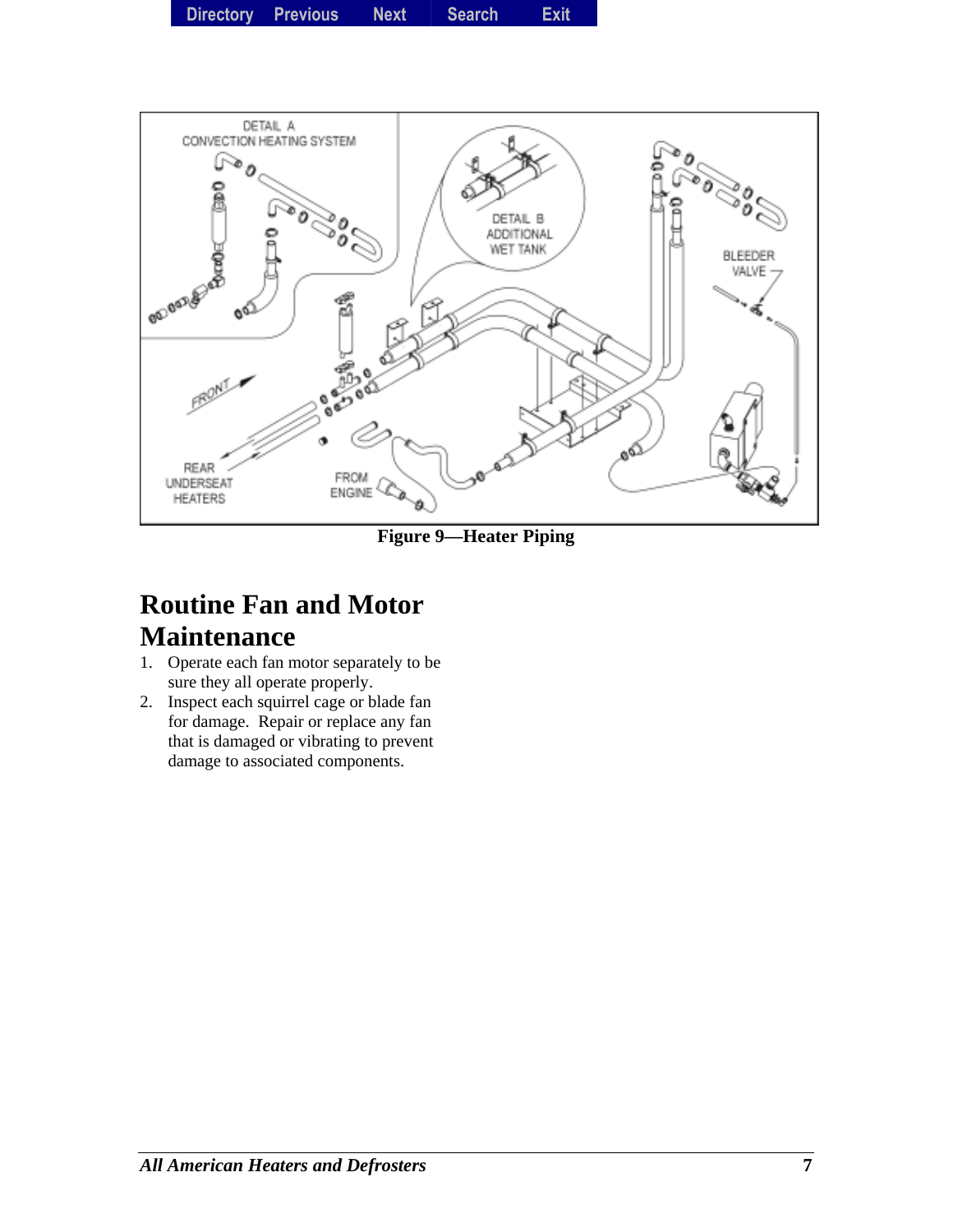| <b>Directory</b> | <b>Previous</b> | <b>Next</b> | <b>Search</b> | <b>Exit</b> |
|------------------|-----------------|-------------|---------------|-------------|
|------------------|-----------------|-------------|---------------|-------------|

**This Page Intentionally Left Blank.**